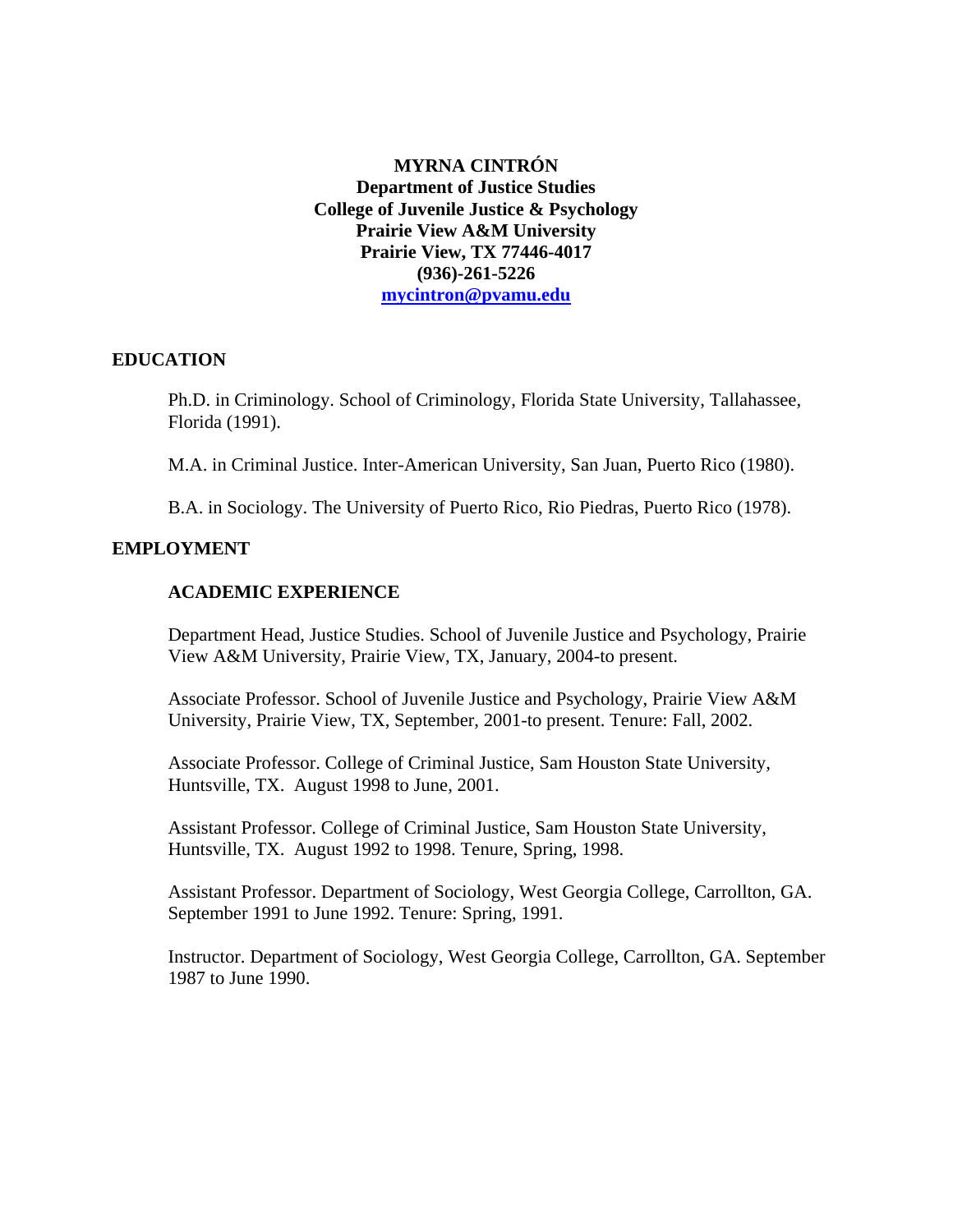### **REFEREED PUBLICATIONS**

"Health, Culture, HIV/AIDS, and Latino(a) College Students," (forthcoming, 2007) with R. Cintron and Tom Owens, NASPA Journal.

 "Latino Youth and Delinquency," (2006). In E. Penn, H. Taylor Green & S.L. Gabbidon (Eds.). *Race and Juvenile Justice*, Ch 2, pp. 27-45. Carolina Academic Press.

 "Bilingual Workforce Needs in Texas: A Survey of Texas Community Supervision and Corrections Departments" *Texas Probation, Vol. XVII (1), January, 2002: 4-7*.

 "Drugs in the Classroom: A Historical Approach to Drug Education," (co-author, Dr. M. Roth), *Journal of Criminal Justice Education*, Spring 2001, Vol. 12 (1):117-126.

"Latinos: The Conceptualization Of Race." (with Laura B. Myers; Kathryn E. Scarborough). Chapter. 5, pp. 151-180. In J. E. Hendricks and B. Byers (Eds). *Multicultural Perspectives in Criminal Justice and Criminology*. Springfield, IL: Charles C. Thomas Publisher, 2000,  $2<sup>nd</sup>$  Edition (Reprint).

"The Latino(a) Ethnic Category: Implications for Criminal Justice Research," *ACJS edited reader* compiled by the Women and Minorities Section, edited by Drs. Zelma Henriques and Delores D. Jones, November, 1999.

"The Emerging War on Tobacco: A Content Analysis of Banning in America," (with W. Wesley Johnson). Journal of Crime and Justice, XVIX (1-2), 1996.

 "The Modern Plague: Controlling Substance Abuse," (with W. Wesley Johnson) Ch. 9 in T. Flanagan & D. Longmire (Eds.), Americans View Crime and Justice: A National Survey of Public Opinion, 1996.

 "Latinos: The Conceptualization Of Race." (with Laura B. Myers; Kathryn E. Scarborough). Chapter. 5, pp. 155-184. In J. E. Hendricks and B. Byers (Eds.). Multicultural Perspectives in Criminal Justice and Criminology. Springfield, IL: Charles C. Thomas Publisher 1994

 "Coca: Its History and Contemporary Parallels," Studies in Third World Societies, 37, 25-51, 1986.

## **NON-REFEREED PUBLICATIONS**

*Criminal Justice: Mainstream and Crosscurrents* (2006) by John Fuller for Prentice Hall. Spanish Translation of glossary.

"National Youth Survey" (2003). *Encyclopedia of Juvenile Justice*, Eds. Marilyn McShane & Frank P. Williams, III (co-authored with Dr. M. McShane).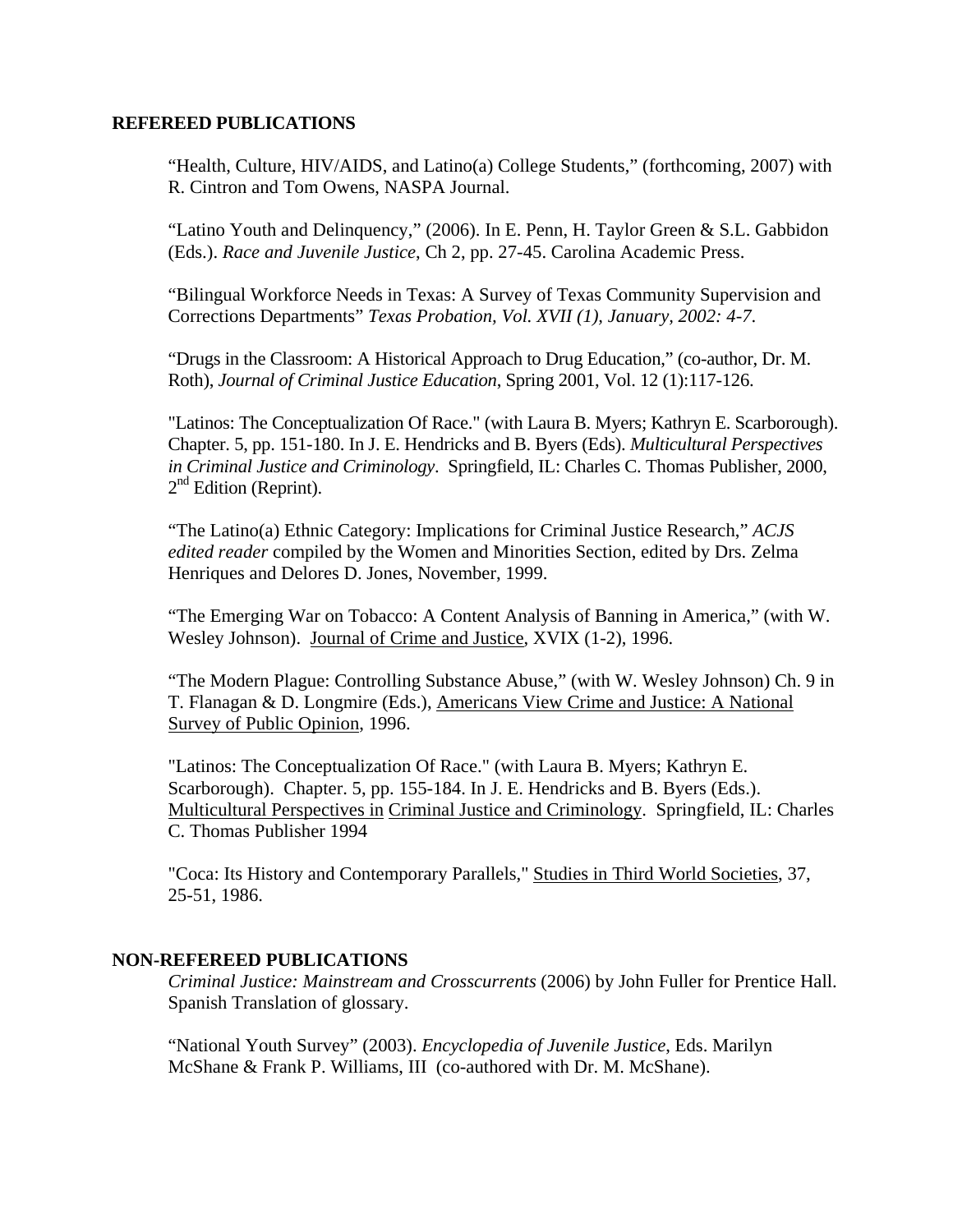Book Review, "Exploring Criminal Justice: An Introduction," by Don M. Gottfredson, Criminal Justice Review, 28(2) Autumn, 2003: 442.

"Implementing Breath Alcohol Ignition Interlock Legislation: A Survey of Texas Probation Officers," with W.W. Johnson. Journal of Offender Monitoring, Vol 11 (3), 1999.

"Undocumented Citizens and Language Skills," Texas Law Enforcement and Administrative Statistics Program (TELEMASP Bulletin), 4:4, July, 1997.

 Editor, Newsletter of the Minorities and Women Section of the Academy of Criminal Justice Science. Vol. 1 Issue 1, February 1997.

 Book Review: Gender, Ethnicity and the State: Latina and Latino Prison Politics by Juanita Díaz-Cotto. Women and Criminal Justice, 9:4, 1998.

 Book Review: The Party's over (K. Hendricks), and Tragic Magic (S. L. Hills & R. Santiago), The Criminologist, 9:4, 1993.

 Assistant-editor (Dr. N. J. McCandless, Editor) of Vol. XXXI of the West Georgia College Studies in the Social Sciences, Summer, 1993.

 "Moral Panics and The Vocabularies of Motives: Content Analysis of the Cyclical Nature of the Drug Crisis, 1970-1985," Academically Speaking...Criminal Justice Research by Florida's Doctoral Students, Florida Criminal Justice Executive Institute. 1992

# **ACADEMIC PRESENTATIONS (Selection 2004-Present)**

"Multicultural Considerations," Southwestern Association of Criminal Justice, Oklahoma City, OK, September 29-October 1, 2005. (Chaired/Discussant).

"Criminal Justice Pedagogy," Academy of Criminal Justice Sciences, Chicago, March 15-19, 2005. (Chaired Session).

"Female Role Models in Criminal Justice," American Society of Criminology, Nashville, TN, November 17-20, 2004.

"Professional Development Session: Women of Color in Criminal Justice/Criminology Transitions—Classroom to Administration, Part I," American Society of Criminology, Nashville, TN, November 17-20, 2004. (Chaired Session).

"Latinos and Juvenile Delinquency," Academy of Criminal Justice Sciences, Las Vegas, March, 2004.